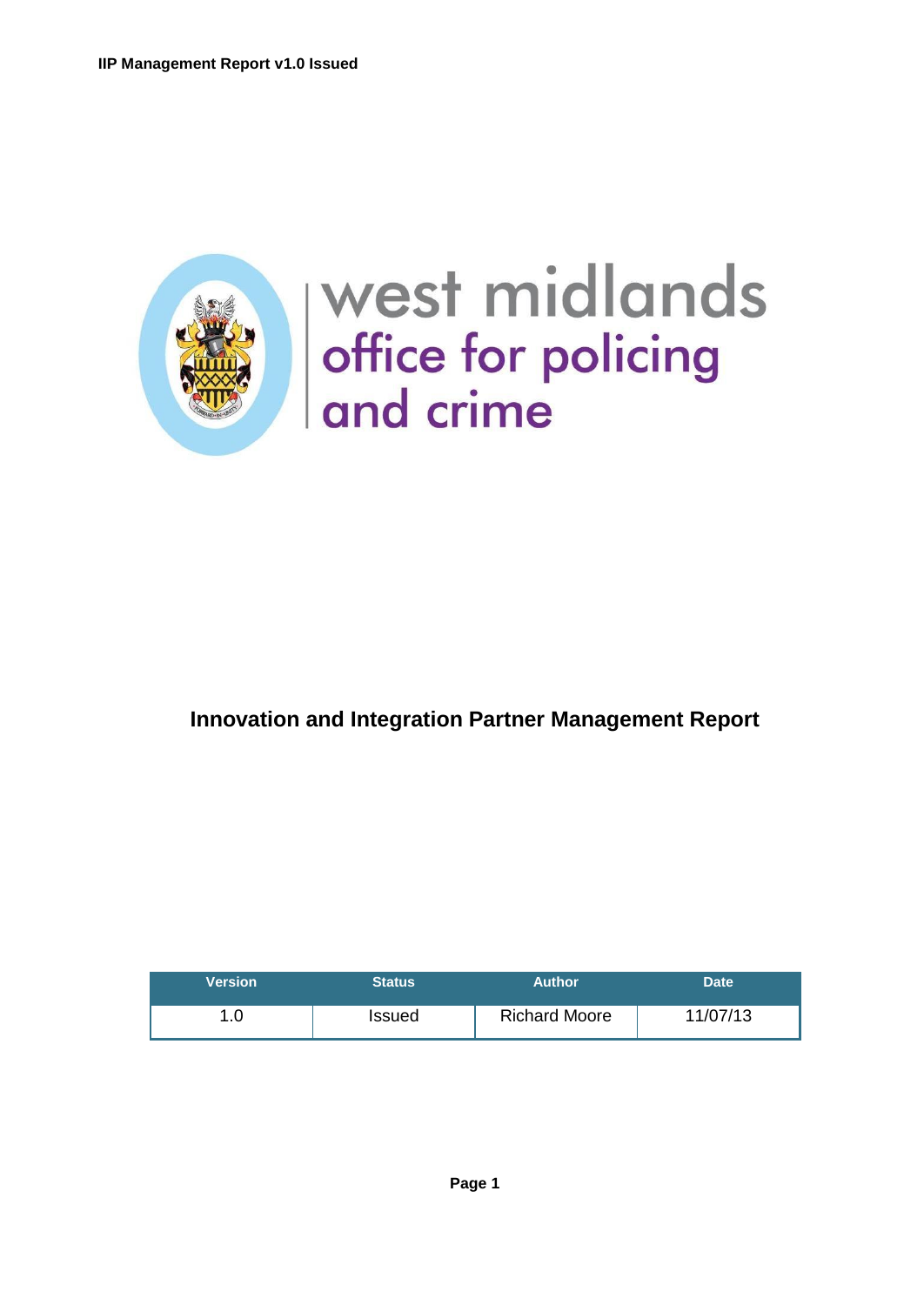# **Version Control**

| <b>Version</b> | <b>Status</b> | <b>Issue Date</b> | <b>Notes</b>                                               | <b>Distribution List</b>                                                                        |
|----------------|---------------|-------------------|------------------------------------------------------------|-------------------------------------------------------------------------------------------------|
|                |               |                   |                                                            |                                                                                                 |
| 0.1            | Draft         | 19/06/13          | Initial draft                                              | <b>Task Force team</b>                                                                          |
| 0.2            | <b>Draft</b>  | 19/06/13          | Updates from David Hosie and<br>Gordon Jones               | Task Force team                                                                                 |
| 0.3            | <b>Draft</b>  | 20/06/13          | Updates from Task Force team                               | Task Force team                                                                                 |
| 0.4            | <b>Draft</b>  | 20/06/13          | <b>Comments from Richard Moore</b>                         | <b>Task Force team</b>                                                                          |
| 0.5            | <b>Draft</b>  | 21/06/13          | <b>Updates from Christian Doherty</b><br>and Richard Moore | Task Force team                                                                                 |
| 0.6            | <b>Draft</b>  | 21/06/13          | <b>Updates from Tina Patel</b>                             | Task Force team                                                                                 |
| 0.7            | <b>Draft</b>  | 24/06/13          | Updates from meeting with CC<br>and DCC                    | Task Force team                                                                                 |
| 0.8            | <b>Draft</b>  | 24/06/13          | Updates from Task Force SLT                                | Task Force team<br>Jacky Courtney                                                               |
| 0.9            | <b>Draft</b>  | 28/06/13          | Updates from Jacky Courtney<br>and Christian Doherty       | Jacky Courtney<br><b>DPCC</b><br><b>Richard Moore</b>                                           |
| 0.10           | <b>Draft</b>  | 29/06/13          | <b>Updates from Richard Moore</b>                          | Task Force Team, PCC,<br>DPCC, CC, DCC, Jacky<br>Courtney, Mark Wentzell                        |
| 0.11           | Draft         | 02/07/13          | Updates from Task Force SLT                                | Task Force team                                                                                 |
| 0.12           | <b>Draft</b>  | 03/07/13          | Updates following meeting with<br>the PCC                  | Task Force team                                                                                 |
| 0.13           | <b>Draft</b>  | 03/07/13          | Updates following review by<br>Task Force team             | PCC, DPCC, CC, DCC<br>Task Force team                                                           |
| 0.14           | <b>Draft</b>  | 05/07/13          | Updates following comments<br>from David Wilkin            | <b>Richard Moore</b>                                                                            |
| 0.15           | <b>Draft</b>  | 05/0713           | <b>Update following Command</b><br>Team review             | <b>Richard Moore</b>                                                                            |
| 0.16           | <b>Draft</b>  | 08/07/13          | <b>Update from Pinsent Masons</b>                          | <b>Pinsent Mason</b>                                                                            |
| 0.17           | <b>Draft</b>  | 09/07/13          | <b>Update from Paul Minor</b>                              | <b>Richard Moore</b>                                                                            |
| 0.18           | <b>Draft</b>  | 10/07/13          | <b>Update from Paul Minor</b>                              | Richard Moore                                                                                   |
| 0.19           | <b>Draft</b>  | 10/07/13          | Updates from CC and DCC                                    | PCC, DPCC, Mike Williams                                                                        |
| 1.0            | Issued        | 11/07/13          | <b>Updates from Pinsent Masons</b>                         | PCC, DPCC, CC, DCC,<br>Strategic Policing and<br>Crime Board, Richard<br>Moore, Task Force team |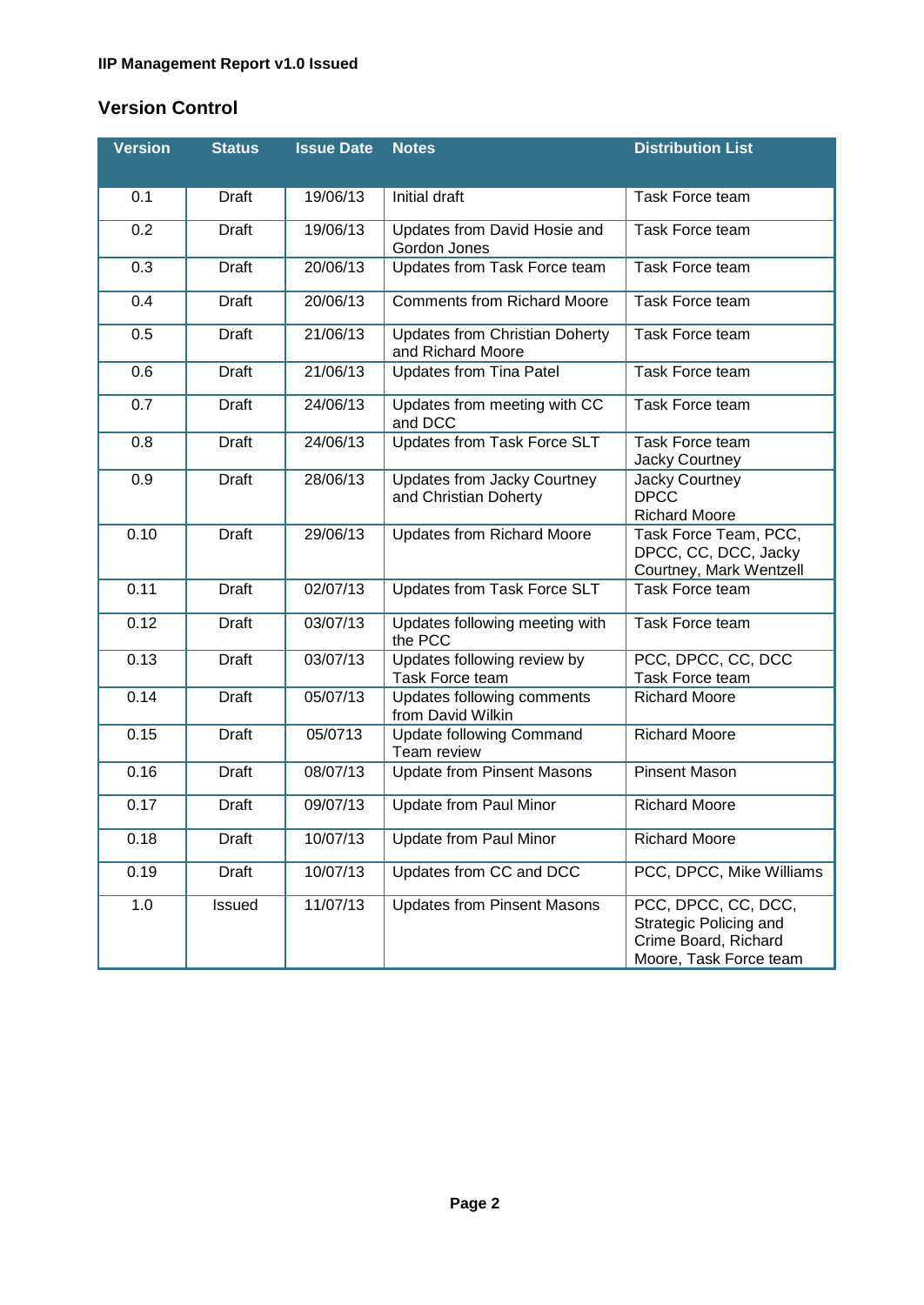# **Distribution**

| <b>Version</b> | <b>Date</b>           | <b>Name</b>                                                                                  | <b>Action</b>      |
|----------------|-----------------------|----------------------------------------------------------------------------------------------|--------------------|
| 0.1            | 19/06/13              | <b>Richard Moore</b>                                                                         | Approval           |
| 0.2            | 19/06/13              | <b>Task Force team</b>                                                                       | Review and comment |
| 0.4            | 20/06/13              | Task Force team                                                                              | Review and comment |
| 0.6            | 21/06/13              | CC, DCC, Task Force team                                                                     | Review and comment |
| 0.7            | 24/06/13              | Task Force team                                                                              | Review and comment |
| 0.8            | 24/06/13              | <b>Task Force team</b><br>Jacky Courtney                                                     | Review and comment |
| 0.9            | 28/06/13              | DPCC, Jacky Courtney, Richard Moore                                                          | Review and comment |
| 0.10           | 29/06/13              | TTF team, CC, DCC, PCC, DPCC, Jacky<br>Courtney, Mark Wentzell                               | Review and comment |
| 0.11           | 02/07/13              | Task Force team                                                                              | Review and comment |
| 0.12           | 03/07/13              | <b>Task Force team</b>                                                                       | Review and comment |
| 0.13           | 03/07/13              | PCC, DPCC, CC, DCC, Task Force team,<br><b>Pinsent Masons</b>                                | Review and comment |
| 0.14           | $\overline{05/07/13}$ | <b>Richard Moore</b>                                                                         | Review and comment |
| 0.15           | 05/07/13              | <b>Richard Moore</b>                                                                         | Review and comment |
| 0.16           | 08/07/13              | <b>Richard Moore</b>                                                                         | Review and comment |
| 0.17           | 09/07/13              | <b>Richard Moore</b>                                                                         | Review and comment |
| 0.18           | 10/07/13              | <b>Richard Moore</b>                                                                         | Review and comment |
| 0.19           | 10/07/13              | PCC, DPCC, Mike Williams                                                                     | Review and comment |
| 1.0            | 11/07/13              | PCC, DPCC, Strategic Policing and Crime<br>Board, CC, DCC, Richard Moore, Task Force<br>team | For information    |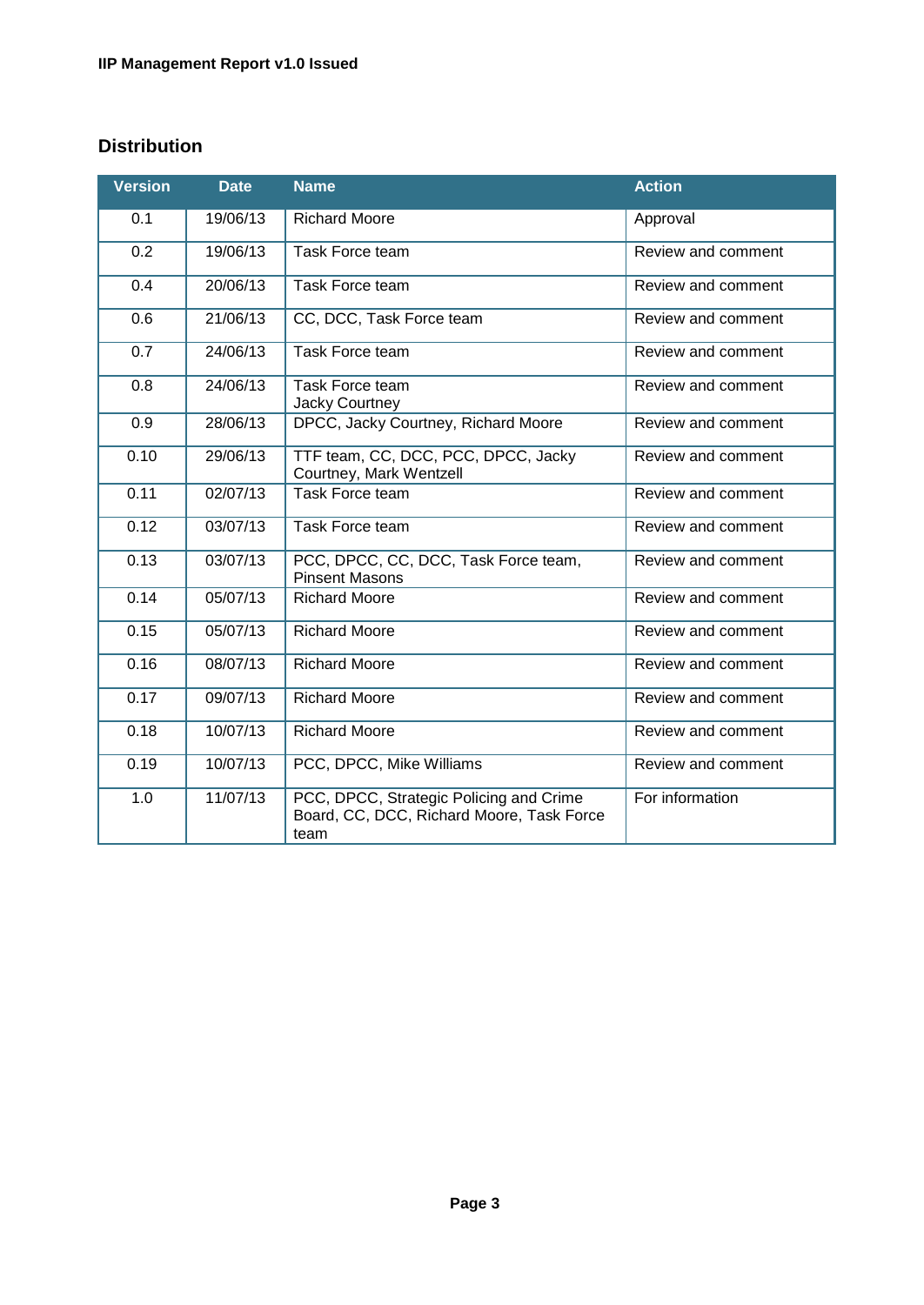# **Table of Contents**

| 1. |       |  |  |  |
|----|-------|--|--|--|
|    | 1.1   |  |  |  |
|    | 1.2   |  |  |  |
|    | 1.3   |  |  |  |
|    | 1.4   |  |  |  |
| 2. |       |  |  |  |
| 3. |       |  |  |  |
| 4. |       |  |  |  |
| 5. |       |  |  |  |
|    | 5.1   |  |  |  |
|    | 5.2   |  |  |  |
|    | 5.2.1 |  |  |  |
|    | 5.3   |  |  |  |
|    | 5.3.1 |  |  |  |
|    | 5.4   |  |  |  |
|    | 5.5   |  |  |  |
|    | 5.5.1 |  |  |  |
|    | 5.5.2 |  |  |  |
|    |       |  |  |  |
|    | 5.6.1 |  |  |  |
|    | 5.6.2 |  |  |  |
| 6. |       |  |  |  |
|    | 6.1   |  |  |  |
|    | 6.2   |  |  |  |
|    | 6.2.1 |  |  |  |
|    | 6.3   |  |  |  |
|    | 6.4   |  |  |  |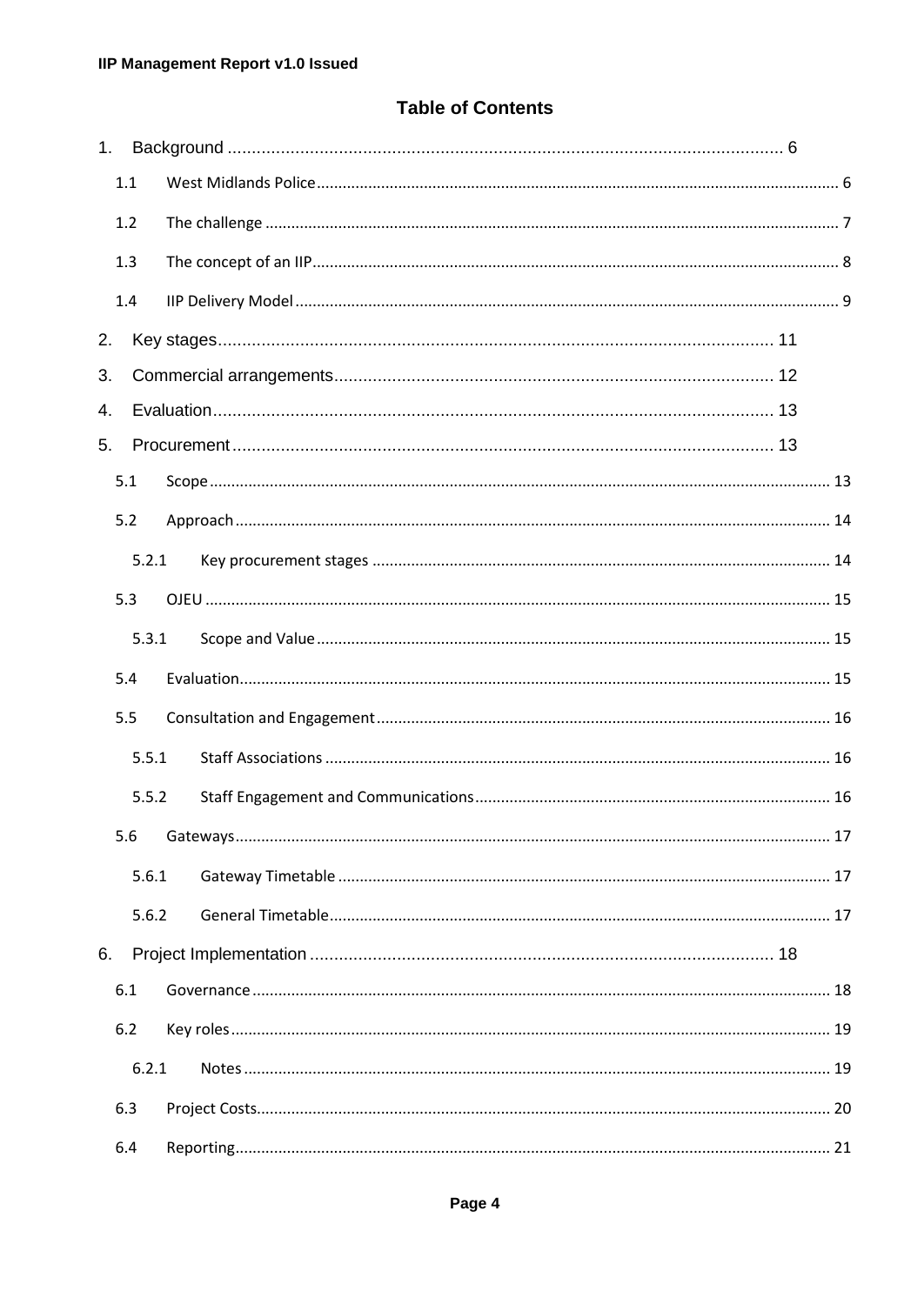## **IIP Management Report v1.0 Issued**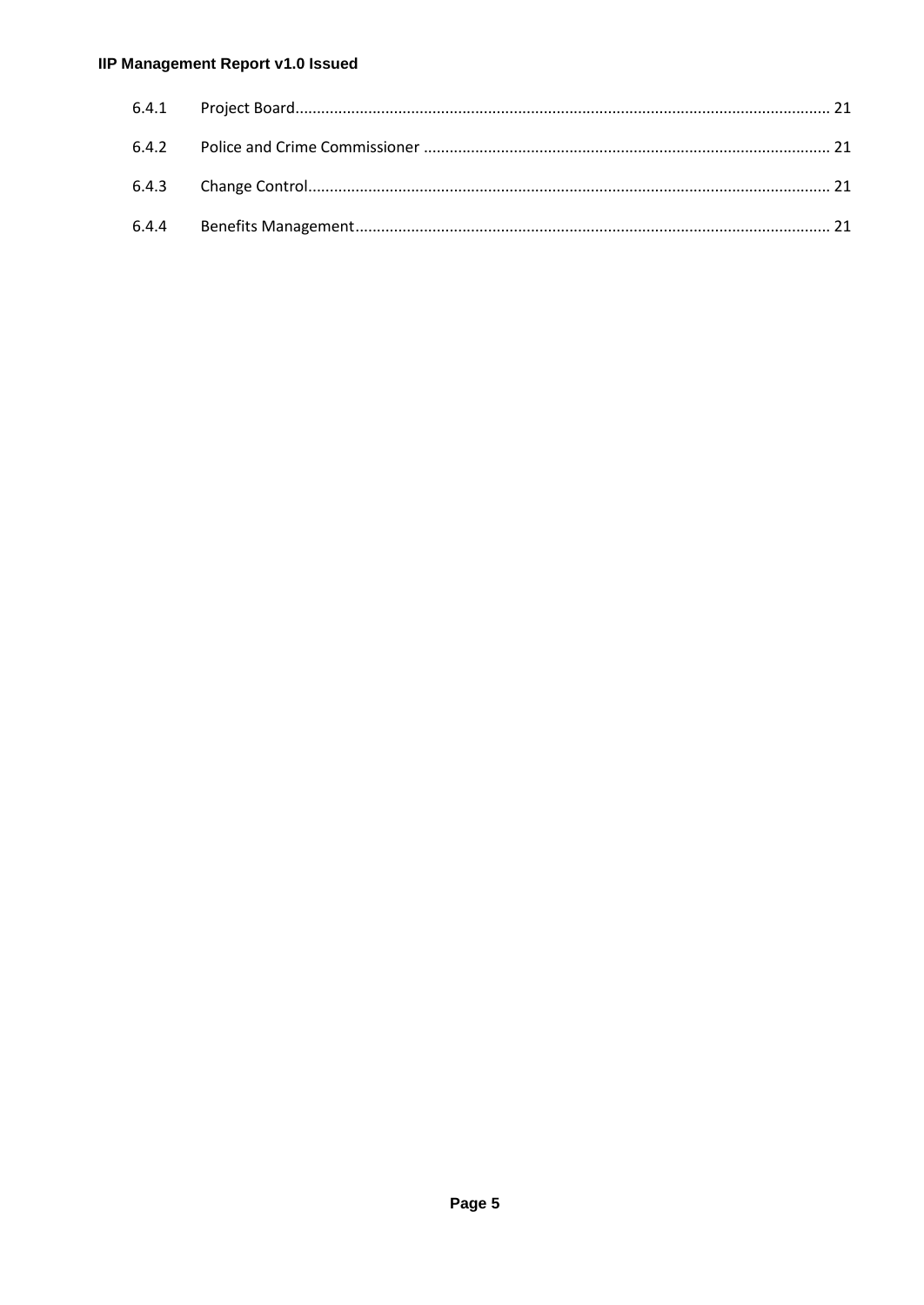# <span id="page-5-0"></span>**1. Background**

The Police and Crime Commissioner for West Midlands Police (referred to as "PCC" or "WMP" hereafter) is seeking to procure an Innovation and Integration Partner (IIP) from the private sector to support their next business change programme. This partnership will maintain and improve services to the public while achieving the level of financial savings identified in the government's spending review.

This paper describes: the concept of an IIP; how it would operate; and the key stages and timetable for procurement and programme delivery. Organisations interested in bidding for this opportunity are asked to register their interest on [www.bluelight.gov.uk](http://www.bluelight.gov.uk/) and complete a Pre-Qualification Questionnaire (PQQ).

#### <span id="page-5-1"></span>**1.1 West Midlands Police**

WMP is one of the largest police forces in England and Wales, employing 7,424 police officers, supported by 3,050 staff, 481 special constables and 671  $PCSOs<sup>1</sup>$ ; covering an area of 248 square miles and servicing a population of 2.7 million. WMP's overall budget for 2013/14 is £559m.

Since 2009, WMP has successfully implemented a broad change programme starting with Programme Paragon which in April 2010, led to the rationalisation of 21 Operational Command Units (OCUs) down to 10 Local Policing Units (LPUs). Other key functions were centralised including the Criminal Intelligence Department (CID), Public Protection Unit (PPU), Intelligence and Traffic Departments. In addition, a series of reviews were implemented across the business, including resource allocation, HR and business support functions. New Criminal Justice and Witness Care Units were established.

A further series of thematic change programmes followed, including:

| <b>Project</b>                   | <b>Description</b>                                                                                                                                                                     |
|----------------------------------|----------------------------------------------------------------------------------------------------------------------------------------------------------------------------------------|
| <b>Business Support</b>          | Centralised Business and HR shared support service.                                                                                                                                    |
| 5Ci (contact)                    | Restructuring of operational contact and command functions.<br>Responding to calls for services and intelligence led deployment of<br>people and resources.                            |
| Community Justice and<br>Custody | Reducing from 7 to 3 Criminal Justice Units and single Witness Care<br>Unit. Moving to 'paperless' criminal justice system. Improvement and<br>capital investment in custody services. |

Table 1: Thematic Change Programmes

In addition, WMP has successfully completed a programme of "lean systems" continuous improvement (CI) across all LPUs resulting in cashable savings of £20m since 2011.

WMP has also applied a zero based budgeting methodology known as "Priority Based Budgeting" (PBB) which has realised savings of £50m since 2011.

**.** 

 $<sup>1</sup>$  Figures as of 1 $<sup>st</sup>$  June 2013.</sup></sup>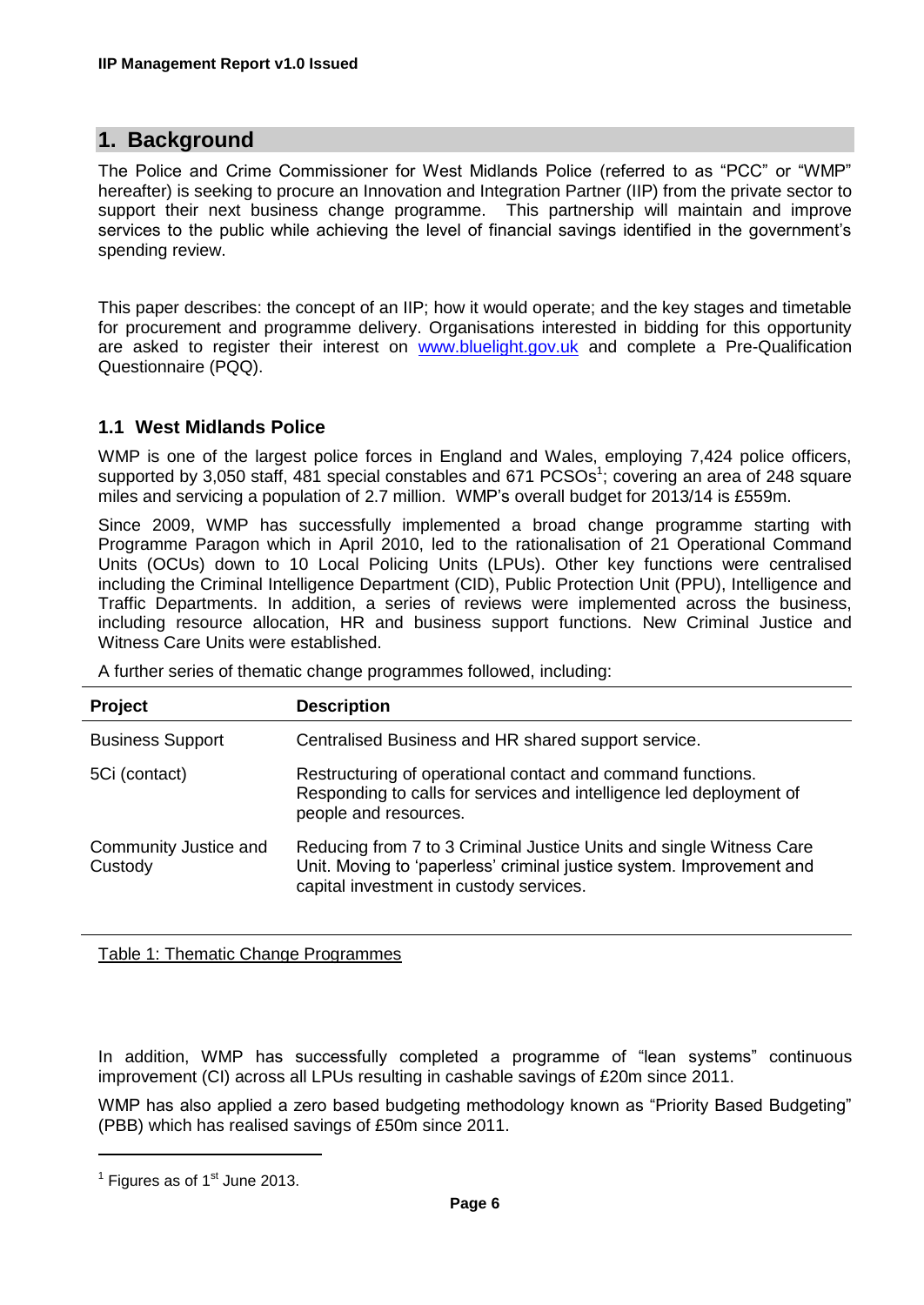In both cases, WMP has worked with a commercial partner and in doing so has developed its internal capability to apply this knowledge in the future.

# <span id="page-6-0"></span>**1.2 The challenge**

**.** 

WMP faces two core challenges: how to improve service to the public while also meeting significant budgetary reductions as a result of the Comprehensive Spending Review (CSR) process.

To date WMP has made significant progress in addressing these pressures, including:

- continuing to perform well:- crime reduced by 11.7% in 2012/13, the public remain satisfied and confident in WMP's services (though there is room for improvement); and WMP developed as national leaders in Integrated Offender Management (IOM), Guns and Gangs harm reduction, Evidence Based Policing, Policing Football, Public Order, Anti-Social Behaviour and many other areas;
- public confidence in local policing has been maintained; and
- achieving £105m of the required £126m savings for the period 2010 to financial year ending 2012/13 with a robust plan in place to save the remaining £21m<sup>2</sup>.

However, the challenge remains substantial. A reduced settlement, in the June 2013 CSR, will reduce the budget by a further estimated £100m over four years, equating to average savings of at least £25m per annum until 2017/18. Despite this, public expectations continue to grow in relation to the range, quality and affordability of policing services. Many of our partners across the public and third sector are experiencing similar challenges, and the overall capacity in public service is starting to recede.

Despite much progress and achievement WMP must now move quickly to meet these demands. Incremental improvements will be insufficient to address the challenges and a commitment to fundamental change is now required.

<sup>2</sup> This includes: applying the A19 regulation (Compulsory Retirement of Police Officers); introducing an enhanced voluntary redundancy scheme; centralising WMP's operating model via the Paragon programme; introducing a leaner local policing model through Continuous Improvement; reassessing services and reducing cost via Priority Based Budgeting; work in Contact, Custody and Business Services; collaboration with Staffordshire Police and introducing shared back office services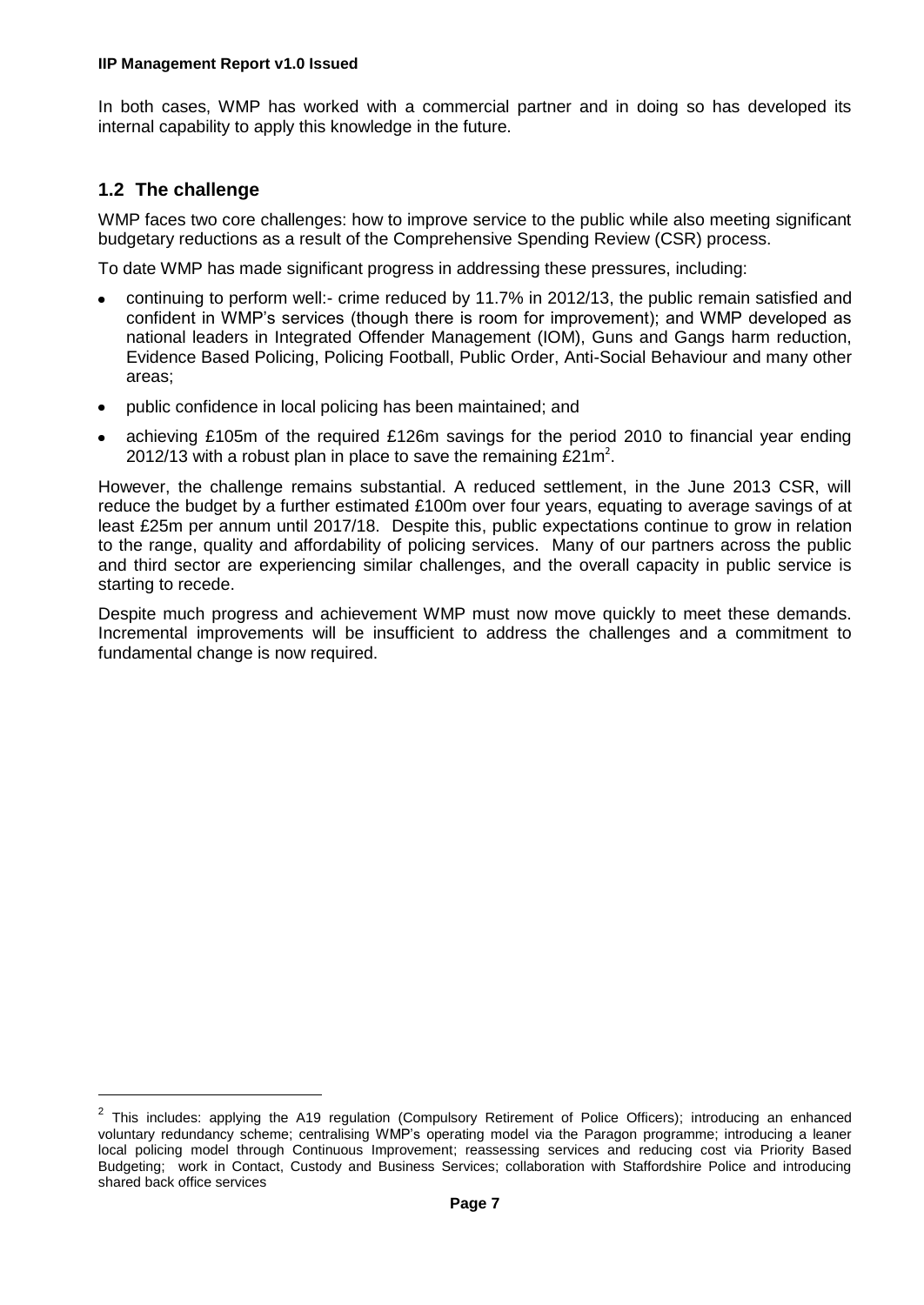#### <span id="page-7-0"></span>**1.3 The concept of an IIP**

In November 2012 the newly elected PCC asked the Chief Constable (CC) to establish a "Technology Task Force" (Task Force) to consider options for delivering change.

The PCC's ambition is for the people of the West Midlands to have "Pride in their local police service" and the supporting mission statement is "To serve our communities and protect them from harm". This includes the desire to deliver world-class policing services to the citizens and communities of the West Midlands.

The PCC and CC have articulated a set of key enablers for achieving this:

- $\bullet$ Customers and Citizens: We will provide those who directly access service (customers) and those who indirectly engage with policing (citizens) with wider choice, bespoke service delivery and greater consistency and reliability. A stronger organisational memory will enable us to create an extended relationship with our customers and citizens;
- Our People: Our smaller workforce will be driven by our core values and principles. There  $\bullet$ will be a continuing emphasis on empowerment, allied to the need for greater consistency of delivery and clearer accountability. Our people will have clearly defined roles and be supported by better technology. The role of strong, visible and inspirational leadership will be even more important with leaders doing more directing with less checking;
- Information: Transforming our access, collection, management and use of information to operate integrated systems that are capable of managing the volume of information available from a range of sources. This includes better data analysis to assess the threat of risk and harm, determine local priorities and automate processes. Information transformation will support better decision making at all levels, stronger relationships and improved outcomes; and
- Resources: Improved technology will provide visibility for the totality of our resource. This  $\bullet$ visibility allied to improved information, will generate significant opportunity for greater predictive and preventative policing and increased productivity.

An assessment of WMP's business change capability showed that, although significant progress has been made in the last four years, WMP does not have sufficient breadth and depth of business change capability to meet the scale of the challenge. WMP now requires a partner who can bring this experience and capability to support our change journey.

This will be the IIP.

The IIP will work as an embedded partner with WMP. It will play a critical part in helping WMP establish the future shape of the Force and its operating model. The IIP will work in partnership with WMP to create a programme of change to deliver the future operating model. WMP will work with the IIP to identify innovative solutions to modernise the Force. The IIP will play a part in implementing some or all of those solutions and ensuring change programmes are delivered as integrated solutions. This is very likely to require the ability to manage other suppliers. This provides the IIP with the opportunity to develop a long-term, intimate and collaborative relationship with our organisation and its people. Working alongside an experienced and forward thinking police team the IIP will have the opportunity to play a significant role in the development of world class leading police services.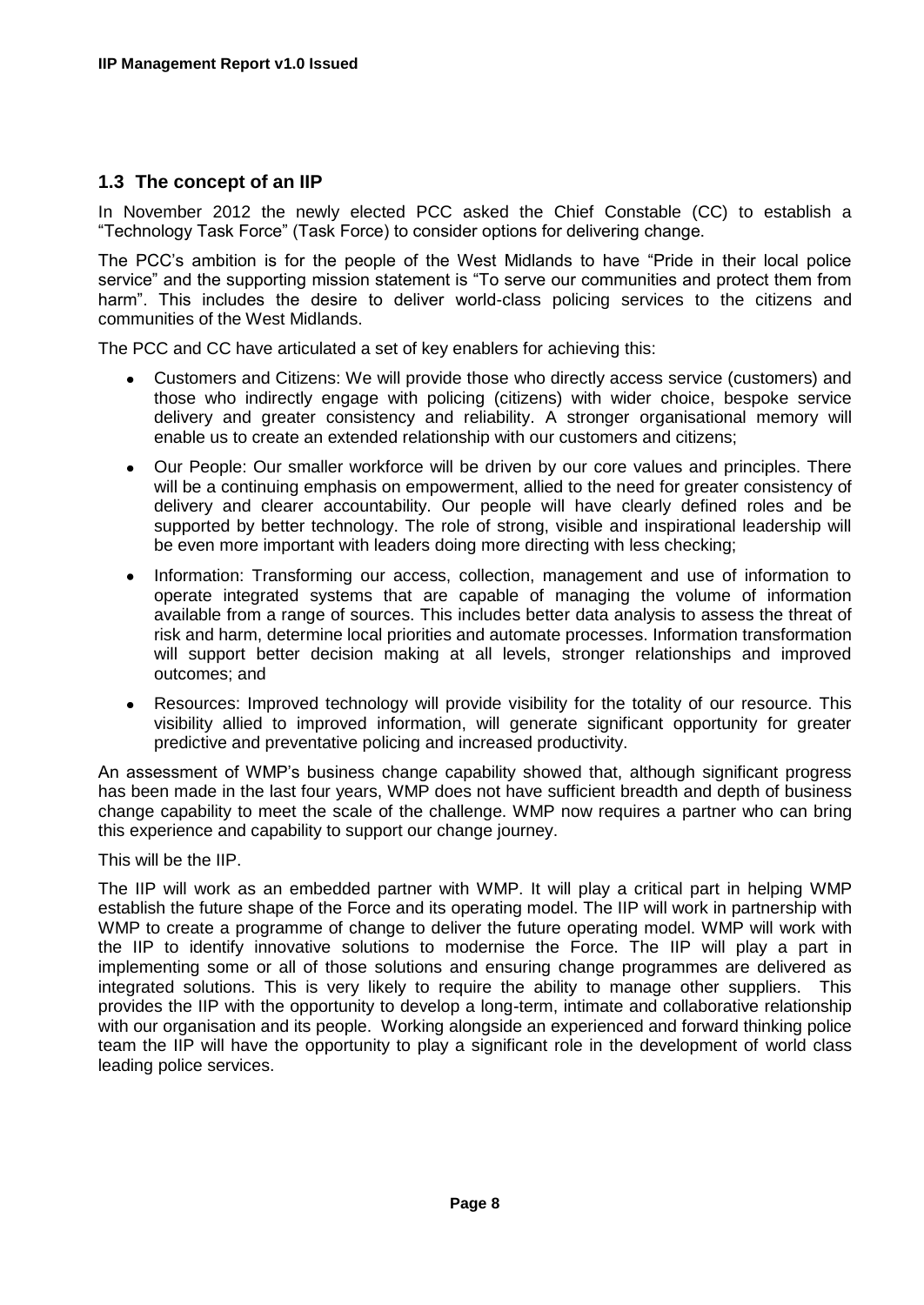To meet this challenge the IIP will be expected to be an organisation that can demonstrate:

- Sector relevant experience to the change the WMP's needs. We believe this will be experience of policing, public service change, partnerships and cost reduction;
- A global reach; the IIP must be capable of drawing ideas from policing and public service change from outside the UK;
- An ability to work alongside a partner and develop change by maximising the talents and ability of the partners' staff;
- Values that are compatible with those of WMP;
- Significant experience of complex transformational change in political, multi-stakeholder environments;
- Experience of managing, delivering and integrating complex programmes of work;
- The ability to integrate a diverse supply chain to deliver effective solutions; and
- Experience of transforming the use of information and technology; this is seen as an early and critical area for the development of WMP.

#### <span id="page-8-0"></span>**1.4 IIP Delivery Model**

The IIP will become embedded within WMP and work in partnership with an internal change team to bring a programme of change and on-going innovation. The main stages of delivery can be described as follows:

1. Design of a target operating model (including ICT and information);

This work will focus on the major capabilities required by an innovative and community focussed police service. Analysis will identify WMP's capability requirements in its people, information, communications, customer relations, resources, business improvement and technology. The optimal alignment and organisation of these capabilities will be configured to meet WMP's service responsibilities and strategic objectives.

This is intended to be a deep appraisal of the future capability and structure, within WMP's budgetary restraints and will be the bedrock of the partnership. The partnership will be expected to maintain and re-assess the target operating model through the life of the programme.

2. Development of the change programme;

Having developed the future operating model, the partnership will produce a programme of work which moves WMP towards this design. This will be drawn from opportunities and requirements identified during the design phase. This programme of work will be constructed from a scheme of component projects which collectively support the operating model.

The programme will identify a logical sequence for the delivery of the projects looking at both the requirements of design and the way WMP can secure best value from its investments. There will need to be a clear phasing with a strong business case and benefits for component projects and phases against the outcomes agreed in the design phase.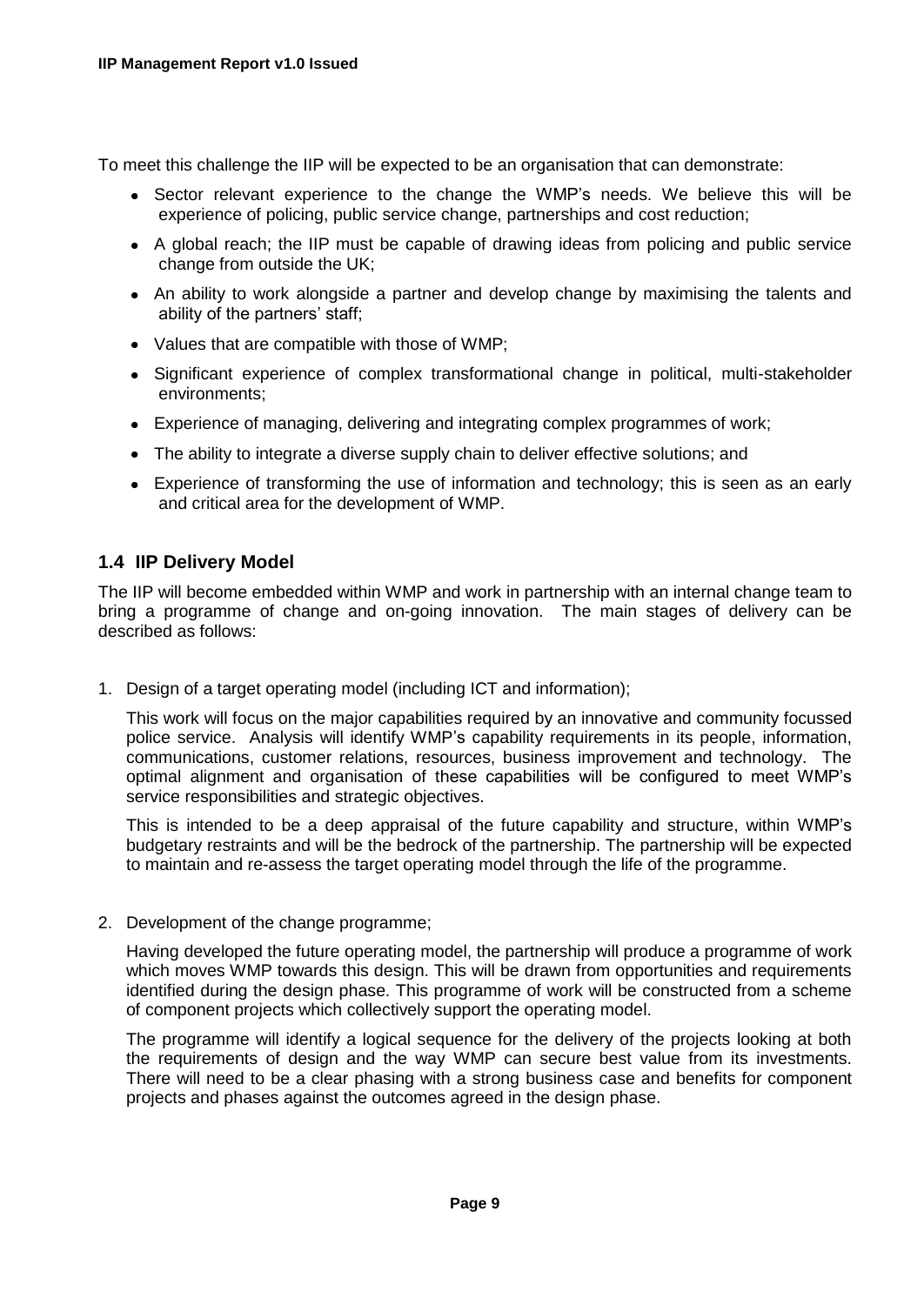3. Commissioning Process;

The procurement will seek a partner capable of working with WMP to deliver the breadth of transformation. The PCC and the CC have a duty to ensure programmes and projects present good value to the communities we serve. As a result, a controlled commissioning process will be established to review the business cases of the component projects. The PCC and WMP will seek to ensure the opportunity exists to challenge the partnership's solutions and compete solutions where required in line with the arrangements agreed at contract. Commissioning will support the PCC and CC to provide expert quality assurance on process, systems, technology, implementation, integration, contract management and commercial terms. In this sense commissioning becomes the practical application of WMP as an intelligent client. This process will also ensure the partnership continues to thrive in an environment of continual challenge throughout its life and rewards innovation.

4. Programme Management, Contract Management and Integration;

Throughout the life of the partnership the IIP will support WMP to manage the entire programme of work. In particular there will be a requirement for the IIP's expertise in the integration of solutions from multiple providers. In cases where the solution is to be sourced through a public procurement exercise the IIP may provide input into designing the solution or identify relevant industry standards to aid integration.

This programme of work will inevitably involve multiple solutions delivered by multiple suppliers. The IIP will be required to ensure the solutions and suppliers are properly aligned to our target operating model and existing infrastructure. Integration support will ensure standardisation in process, service, technology, industry best practice, and continuous improvement

5. Creativity and Innovation;

This delivery model is designed to encourage on-going creativity by the partnership. At any stage during the life of the partnership a project proposal with supporting business case can be brought to the attention of the commissioning group. Subject to their agreement the project will be commissioned delivering the identified benefits for WMP and the agreed income to the IIP. Both the PCC and CC are keen to see the partnership constantly seeking opportunity and refining how WMP develops in a rapidly changing environment. The greatest opportunities for innovation may not be apparent at the start of this programme but emerge by close and collaborative working.

Both the PCC and CC would expect a partnership that seeks to drive out innovation by exposing its requirements and thinking to a broader supply chain at regular phases.

Both the PCC and CC also recognise that many solutions may already exist in the market. The partnership would be expected to draw on solutions that are readily available if they meet the requirements of the programme.

6. Developing the capabilities of West Midlands Police;

We will expect the partnership to ensure the talent and creativity of WMP staff can be tapped to drive forward change. The partnership should also enable the WMP to enhance its ability to develop requirements, implement complex change and manage suppliers effectively to provide WMP with the best choices in how it will work in partnership at the conclusion of the contract.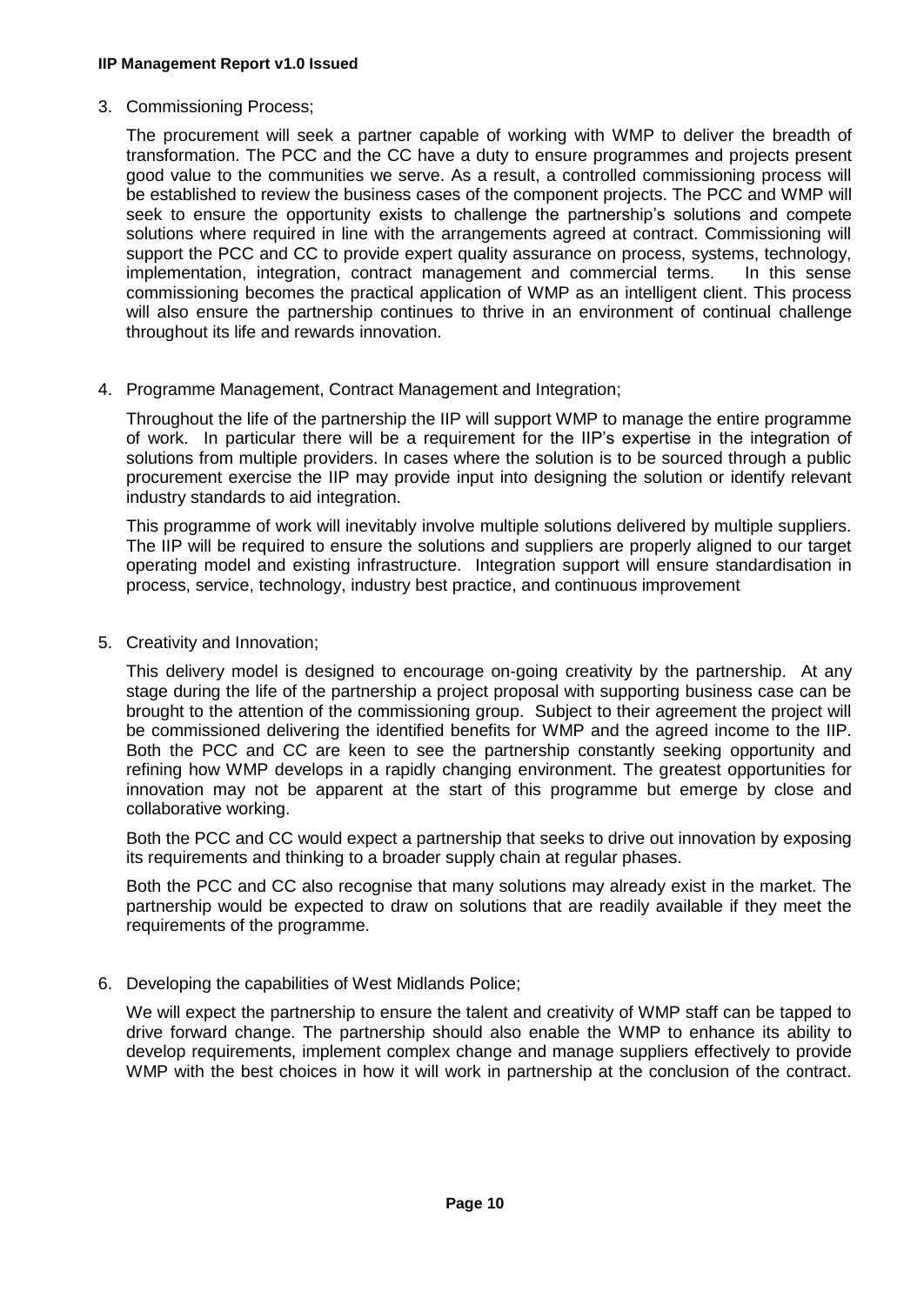# **2. Key stages**

Table 2 Key Stages (The table below gives an indicative guide to the likely stages of the IIP Delivery Model following appointment of the IIP. This is not fixed and is subject to change. It is provided solely to give an indication of how it is envisaged the IIP Delivery Model may unfold**)**

<span id="page-10-0"></span>

| Stage         | Key outputs                          | Description/activity                                                                                                                                                                                                                                                                                                                                                                                                                                                                | Milestone        |
|---------------|--------------------------------------|-------------------------------------------------------------------------------------------------------------------------------------------------------------------------------------------------------------------------------------------------------------------------------------------------------------------------------------------------------------------------------------------------------------------------------------------------------------------------------------|------------------|
| Preparation   | WMP setup and<br>initiation strategy | Develop a data repository and engagement plan to support the incoming IIP<br>Develop communication and engagement plan<br>Develop the "intelligent customer" requirements: skills, qualifications, roles, recruitment, training etc.<br>Implement the WMP "intelligent customer" team: structures, governance, processes, tools and systems<br>Transition plan to merge existing business change team with the intelligent customer team                                            | Jan 2014         |
| Design        | <b>Operating Model</b>               | A logical representation of organisational and governance structure, service model, business process<br>model and information flows and dependencies between departments, functions, teams and systems                                                                                                                                                                                                                                                                              | <b>July 2014</b> |
| Design        | Programme of<br>work                 | A list of the business change and ICT programmes and projects required to support the implementation<br>of the operating model including the convergence of existing programmes and projects<br>An assessment of the existing business and ICT change portfolio with convergence/integration and<br>rationalisation plans<br>The functional requirements relating to the work programme<br>The individual justifications for business and ICT enabled change solutions<br>$\bullet$ | <b>July 2014</b> |
| Commissioning | Commissioning<br>function            | The embodiment of the "intelligent customer" in a function to commission project proposals.<br>On-going advice and support on the management/delivery of projects commissioned through the IIP<br>$\bullet$                                                                                                                                                                                                                                                                         | Q4-2014          |
| Delivery      | <b>Integration Support</b>           | On-going support for programme management, contract management and solution integration                                                                                                                                                                                                                                                                                                                                                                                             | 2019/20          |
| Delivery      | Innovation                           | On-going incentive to identify innovative projects to support the delivery of the programme.                                                                                                                                                                                                                                                                                                                                                                                        | 2019/20          |

 $^3$  The indicative completion milestones based on a start date of January 2014 following the award of contract.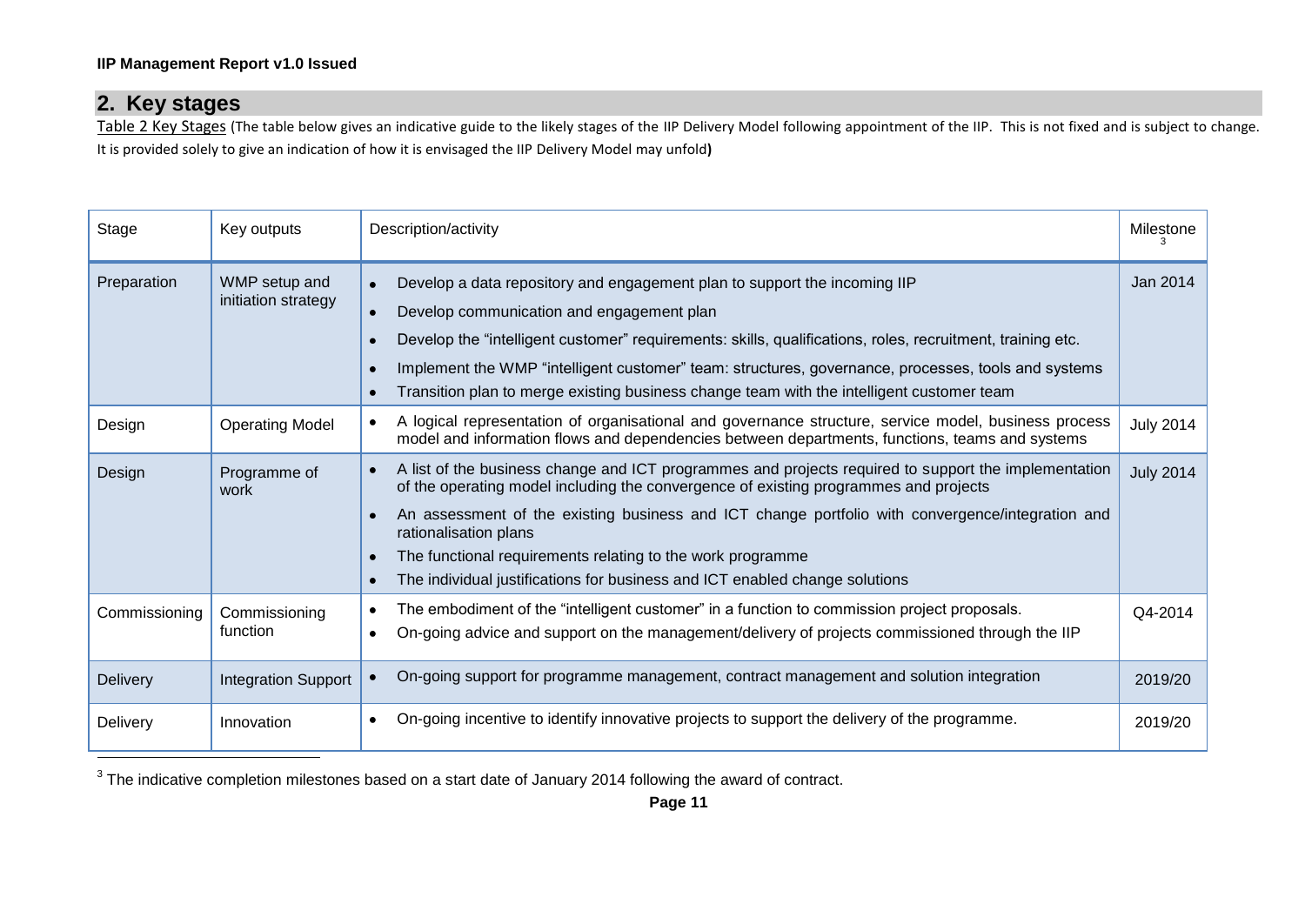# <span id="page-11-0"></span>**3. Commercial arrangements**

WMP expects to explore a range of different risk reward models during the procurement process to find one that supports the most productive partnership. Both the target operating model and the development of the programme of work are capable of being delivered as fixed cost outputs. We expect to have an on-going embedded partner, but the most effective and economic form will be determined during procurement.

As partnership is intended to drive out projects capable of delivering innovation that will not be specified prior to the design phase, the procurement will seek to develop a framework and principles to underpin the partner's risk-reward mechanism that is capable of meeting the anticipated programme. The IIP will be expected to engage with a strong appetite to contract against outcomes. It is recognised that partners will expect control mechanisms commensurate with the risk they are taking in any programme or project.

Our partnership will be based on a system of open book accounting to demonstrate a proportionate level of income against these considerations.

While each requirement will be assessed on a case by case basis, WMP and the IIP will work together to ensure that all components are designed, implemented and configured to ensure they meet the requirements defined by the single operating model.

The PCC will be the legal authority for the contract with the IIP and as such retains decision making responsibility for the terms and conditions. Subsequent decisions will focus on the recommendations of the commissioning function.

These arrangements can cater for an IIP acting as an advisor, service provider, prime contractor, sub-contractor, integrator and innovator. In any given commercial scenario the approach should be justified with reference to the strategic objectives of WMP and the decision making criteria of the commissioning function.

It is anticipated that the contract will provide break clauses, set at appropriate phases, to assist the PCC and CC to ensure they have the right partner in design, delivery and integration of the programme.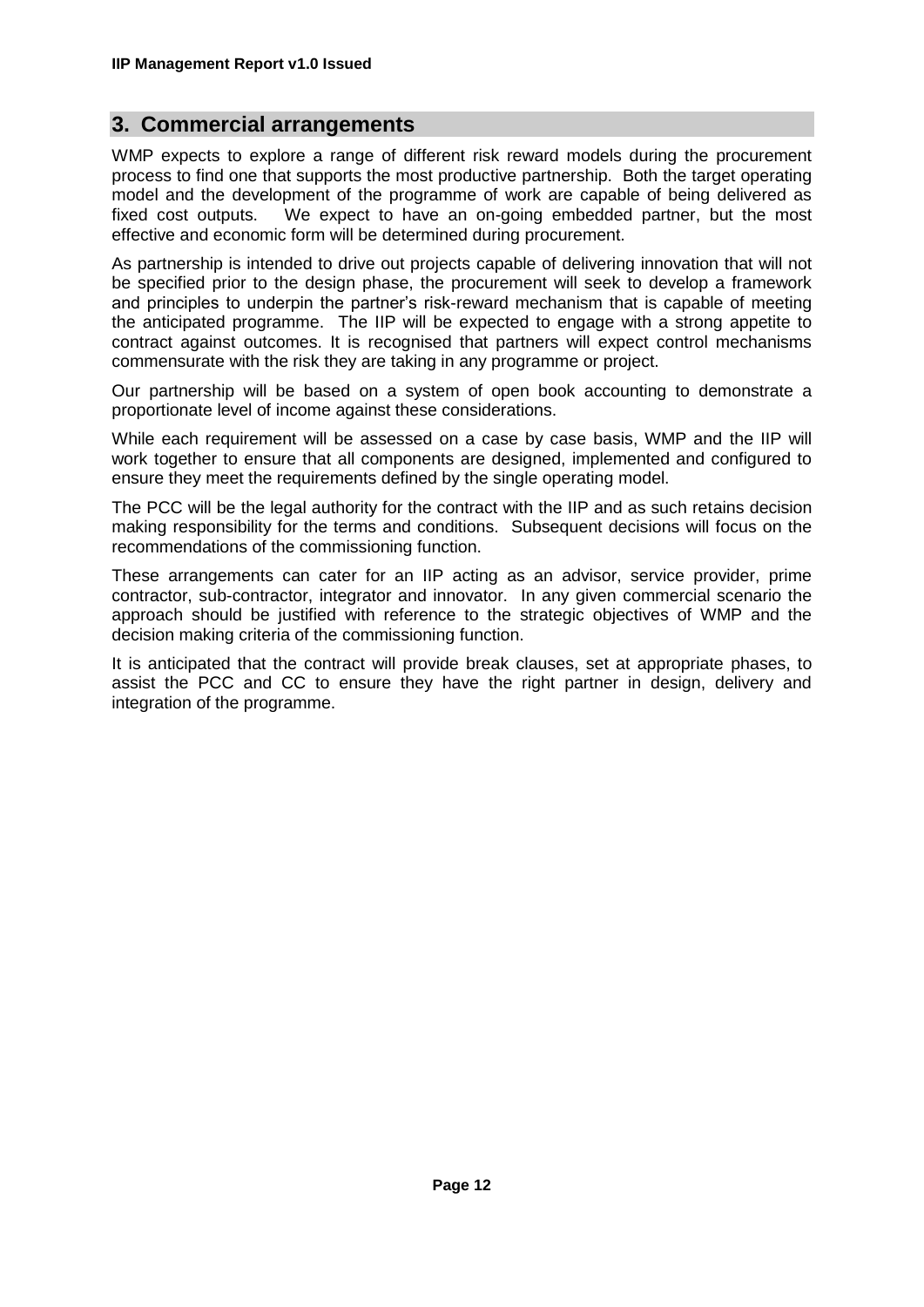# <span id="page-12-0"></span>**4. Evaluation**

The Pre-Qualification Questionnaire (PQQ) assesses the Bidders ability to deliver the type of project being procured. It may assess the Bidders' financial strength and stability, technical expertise and resource capability and capacity. In addition, the PQQ will assess bidders against certain pre-determined criteria contained in the Public Contracts Regulations 2006.

The evaluation criteria and weightings to be used at each stage in the procurement process will be disclosed to the potential Bidders later in the procurement.

Bidders will have to meet detailed security requirements specified by WMP including stringent security standards for the service locations and service infrastructure.

# <span id="page-12-1"></span>**5. Procurement**

#### <span id="page-12-2"></span>**5.1 Scope**

At the heart of the project are the strategic objectives identified by the PCC and CC and the need to preserve the role of the CC in respect of their accountability and responsibility for warranted officers.

The partnership between WMP and the IIP will look at all of WMP's capabilities to ensure they deliver the highest quality policing service in the most cost effective manner for the communities of the West Midlands. In an era of reducing public sector budgets and human resources the partnership will ensure the best working practices to maintain and improve service levels.

WMP's existing capabilities will be reviewed to develop an operating model which describes the development of key organisational capabilities such as our people, our processes for business delivery, technology, information, communications, customer relations, resources, assets and business improvement. In particular, the role of new technology will aim to support officers and staff to achieve their full operational potential and to operate in new ways which realise our strategic goals.

The work of this partnership will not alter the fundamental roles and responsibilities of operational policing but rather will focus on enhancing their capability to deliver in those roles.

A constant theme throughout the partnership is the preservation of innovation and creativity and ensuring our policing values are sustained in a modern world of policing responsibilities.

The starting point will be the development of a new operating model and the business and ICT change programme required to meet the needs of the model. ICT is a particular area where WMP requires a substantial level of investment to create the environment and framework for future developments that will support new structures, business processes and ways of working.

In all other respects, decisions relating to the governance and control of police officers and staff will remain the responsibility of the CC and the PCC.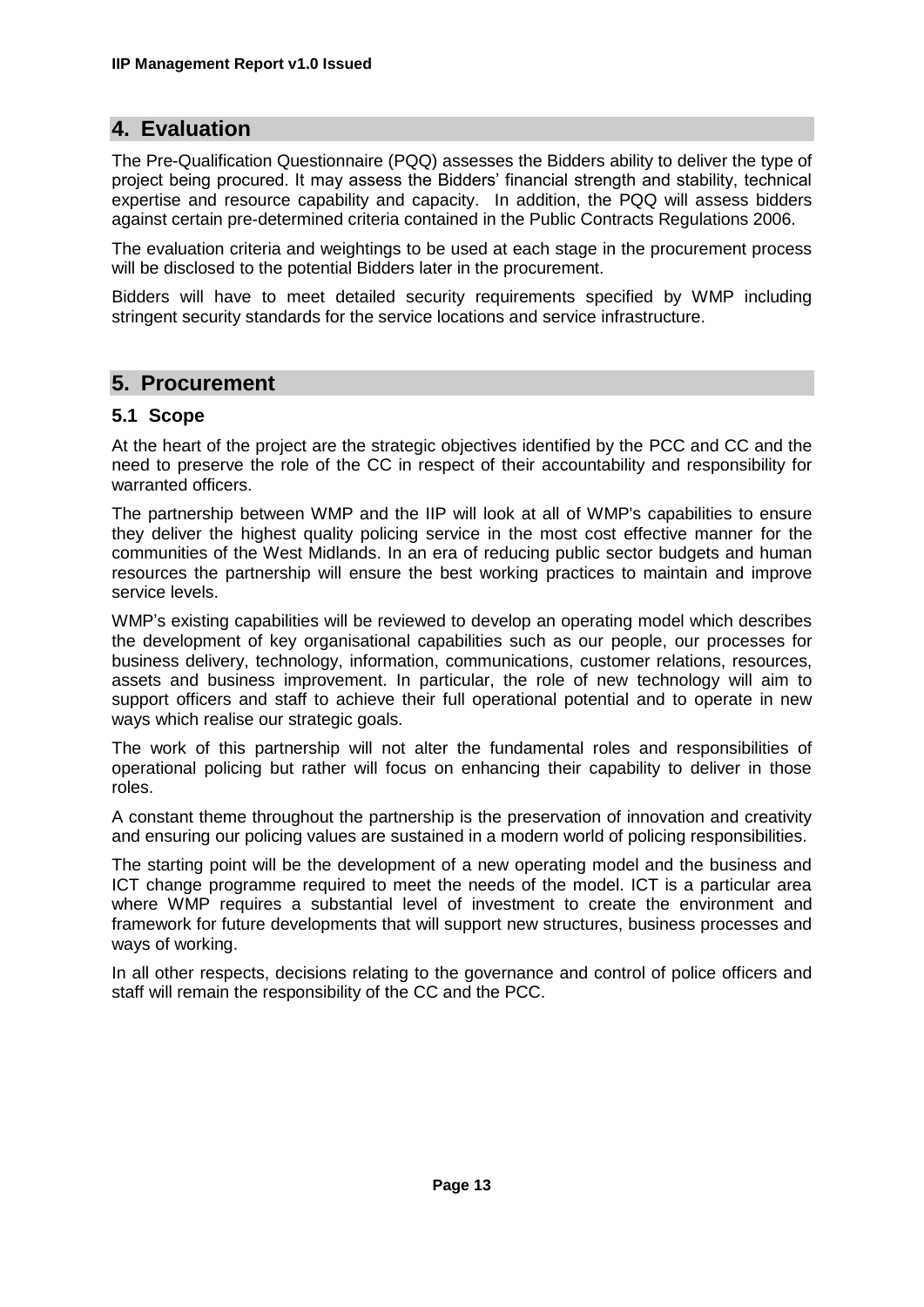# <span id="page-13-0"></span>**5.2 Approach**

The IIP will be procured through a "Competitive Dialogue" process managed under European Union (EU) procurement regulations.

<span id="page-13-1"></span>

|  |  | 5.2.1 Key procurement stages |  |
|--|--|------------------------------|--|
|--|--|------------------------------|--|

| <b>Stage</b>                                    | <b>Purpose</b>                                                                                                                                                                                                                                              | <b>Notes</b>                                                                                                                                                                                                                                                                                                                                                                                                                                                                                                                                                                                                                                                                         |
|-------------------------------------------------|-------------------------------------------------------------------------------------------------------------------------------------------------------------------------------------------------------------------------------------------------------------|--------------------------------------------------------------------------------------------------------------------------------------------------------------------------------------------------------------------------------------------------------------------------------------------------------------------------------------------------------------------------------------------------------------------------------------------------------------------------------------------------------------------------------------------------------------------------------------------------------------------------------------------------------------------------------------|
| <b>Pre-qualification</b><br>questionnaire (PQQ) | The PQQ aims to test the suitability<br>of potential suppliers in terms of<br>their technical<br>knowledge<br>and<br>experience,<br>capability/capacity,<br>organisational<br>and<br>financial<br>standing to meet the high-level<br>requirements           | While<br>the<br>number<br>of a<br>suppliers<br>submitting a PQQ could be limitless,<br>the procurement will set a maximum<br>number of suppliers who on meeting<br>the criteria threshold will proceed to<br>the next stage of the process.<br>Typically this would be between 5 and<br>10 suppliers.<br>Some questions may be revisited<br>the<br>during<br>later<br>0f<br>the<br>stages<br>procurement if there is a concern that<br>there has been a change in the status<br>or capability of a bidder such that it<br>would no longer pre-qualify. However,<br>the answers to PQQ questions and/or<br>the questions themselves cannot be<br>taken account of at the award stage. |
| Invitation to submit outline<br>proposal (ISOP) | The ISOP will ask suppliers to<br>respond to a set of detailed<br>questions designed to test their<br>initial proposals for the IIP.<br>The response could also include<br>indicative costs albeit this is not a<br>mandatory requirement at this<br>stage. | The Task Force will provide suppliers<br>with secure access to information for<br>due diligence purposes and to enable<br>them to ask questions that will help<br>inform/aid their response.<br>Bidders will be asked to submit an<br>"Outline Proposal" which will<br>be<br>evaluated using pre-disclosed award<br>criteria. The process will reduce the<br>number of suppliers to a likely<br>maximum of 3.                                                                                                                                                                                                                                                                        |
| <b>Dialogue</b>                                 | Dialogue allows the remaining<br>suppliers to ask and obtain further<br>information from WMP for them to<br>present a best and final offer with<br>their solutions and contractual<br>terms.                                                                | Suppliers at this stage may be asked<br>to facilitate site reference visits and will<br>come on site to meet stakeholders<br>from across WMP particularly those<br>areas that are in-scope in terms of<br>proposed outcomes and priorities.<br>In some cases the number of suppliers<br>may be reduced half-way through the<br>process to enable the procurement to<br>focus on the main 2 bids and this will<br>depend on several factors including<br>the number of suppliers left in at this<br>point and the impact a short-listing<br>phase may have on the overall<br>timescales.                                                                                              |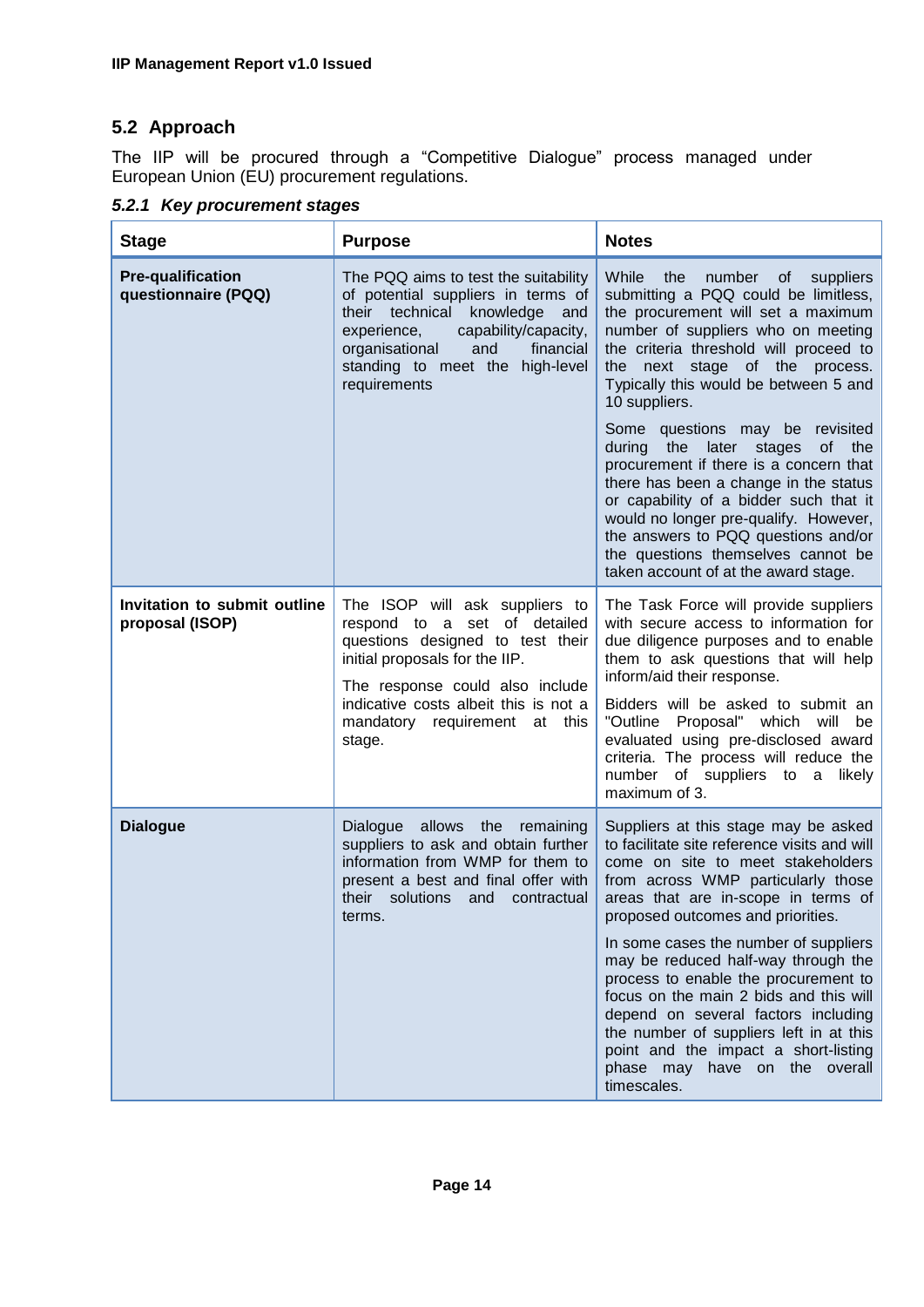# <span id="page-14-0"></span>**5.3 OJEU**

#### <span id="page-14-1"></span>*5.3.1 Scope and Value*

The OJEU notice will state that WMP is seeking to procure an IIP for an initial 5-year period <sup>4</sup> with a breakpoint during the term of the contract and an option to extend the contract for a further 3 years.

The scope and value of the contract is set out in the OJEU Contract Notice and is predicated by the current ICT capital and revenue expenditure and a provision for:

- The development the operating model;  $\bullet$
- The identification of the scope of work to service the operating model;
- The joint management of the change programme.  $\bullet$

In compliance with regulations, the OJEU will specify a minimum of 3 suppliers at the PQQ stage.

# <span id="page-14-2"></span>**5.4 Evaluation**

**.** 

Each stage of the procurement will pass through an evaluation process.

Evaluation panels will be set in advance and will typically be represented by staff drawn from the PCC's office and Chief Officers, with subject matter experts from the relevant departments within WMP. Where required, training will be provided to evaluators in advance of the panels.

The Task Force procurement lead will oversee all moderation and also be responsible for producing the management report containing recommendations that will go to the Project Board and the PCC.

 $<sup>4</sup>$  5-years is seen as the minimum length of contract for establishing a true partnership capable of</sup> delivering outputs of significant/real value.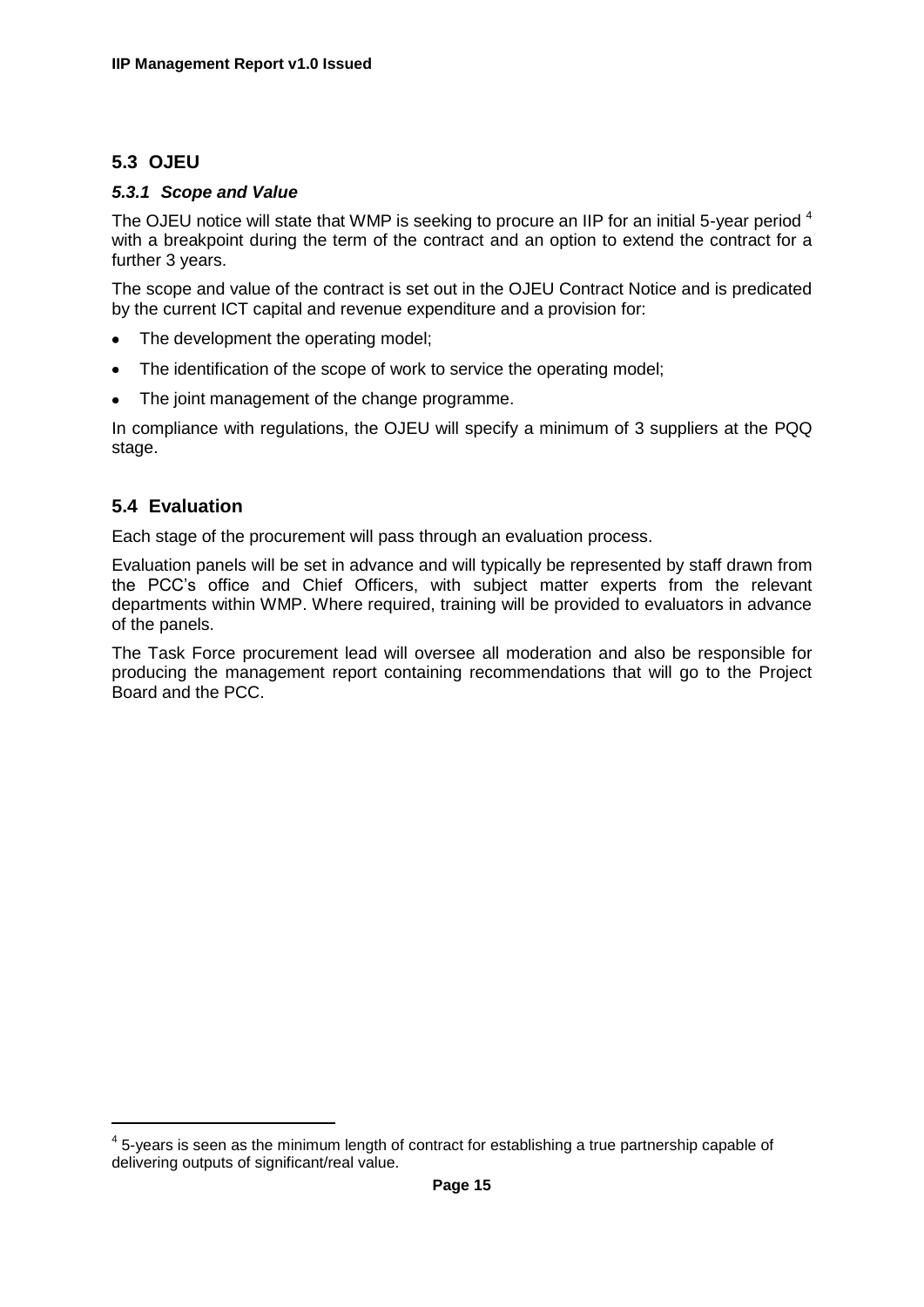#### <span id="page-15-0"></span>**5.5 Consultation and Engagement**

#### <span id="page-15-1"></span>*5.5.1 Staff Associations*

The Task Force has regularly engaged and consulted on the options with police officers and police staff representatives, meeting frequently with full time officers from both Unison and Unite, alongside the Police Federation and the Superintendents Association. This relationship will continue as the project moves forward.

Staff Associations remain fully sighted on the anticipated timeline, including key decision points and the potential implications that would result from certain commercial arrangements. The project has consulted on preferred approaches for engagement with the wider workforce and a number of options have been identified and will be implemented.

The engagement with the Staff Associations has been and remains positive and through this process there is a clear understanding of the aims of the Task Force and the role that an IIP will play within the organisation.

#### <span id="page-15-2"></span>*5.5.2 Staff Engagement and Communications*

The Task Force will engage with all staff as the project enters into the procurement and design phases – with a variety of approaches being adopted to ensure that all parts of the organisation and wider community can follow the development of the partnership.

Working with Corporate Communications the Task Force will manage full stakeholder engagement and consultation strategy supported by a communications plan. This will keep staff informed of progress and, to engage them directly in the creation and implementation of the IIP.

Through existing forums, such as Heads of Profession, and by establishing champions within departments/teams, the intention will be to cascade information on a regular basis covering progress and future plans.

The project will provide updates via road show events, Force Leadership Conference, Message of the Day and interactive seminars. This will provide all staff with the opportunity to understand the ambitions of the project, to raise questions and provide feedback including recommendations.

As the project draws to a conclusion a series of information events designed to cover the transition to the IIP will be held, these will also explain how the design stage will operate.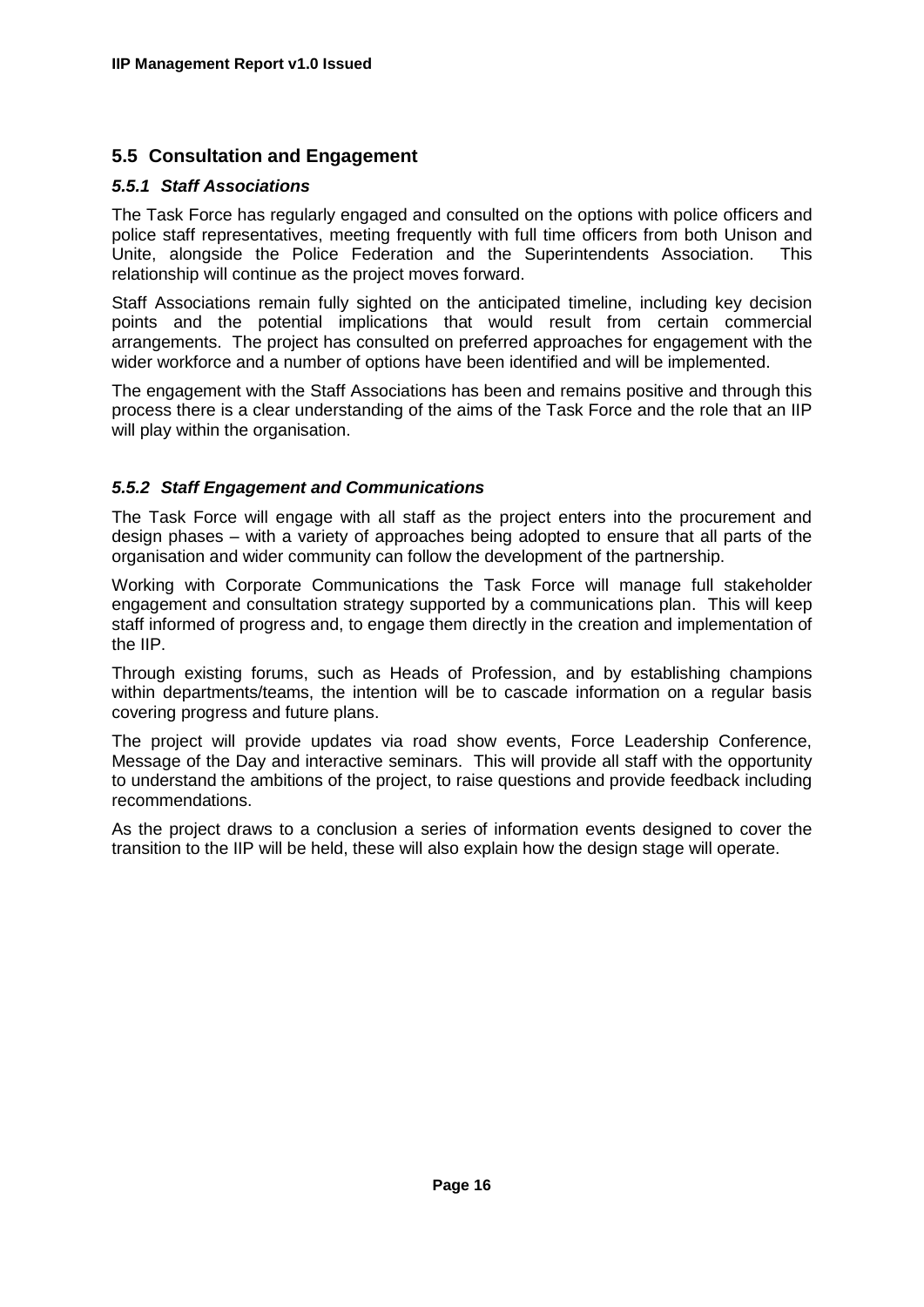#### <span id="page-16-0"></span>**5.6 Gateways**

The procurement process will be driven by a series of sub-stages each of which will conclude with a "gateway" decision point where the Project Board and the PCC will be asked to agree progress to move to the next stage of the process.

#### <span id="page-16-1"></span>*5.6.1 Gateway Timetable*

The table below sets out the gateways currently proposed and an indicative timetable.

| Gate         | <b>Description/Purpose</b>                                                          | <b>Milestone</b> |
|--------------|-------------------------------------------------------------------------------------|------------------|
| $\bf{0}$     | PCC approval to issue OJEU Contract Notice                                          | <b>July-2013</b> |
| 1            | PQQ evaluation report and recommendations for short-listing to move to ISOP         | Oct-2013         |
| $\mathbf{2}$ | ISOP evaluation report and recommendations for short-listing to move to<br>Dialogue | Nov-2013         |
| 3            | Award of contract                                                                   | $Jan-2014$       |

#### <span id="page-16-2"></span>*5.6.2 General Timetable*

The following represents the key procurement stages and milestones taken from the project schedule. The timetable below is indicative only.

| <b>Activity</b> | <b>Stage/Deliverables</b>                    | <b>Start</b>     | End              |
|-----------------|----------------------------------------------|------------------|------------------|
| Procurement     | <b>Issue OJEU Contract Notice</b>            | <b>July-2013</b> | <b>July-2013</b> |
| Procurement     | Pre-qualification questionnaire (PQQ)        | <b>July-2013</b> | Sep-2013         |
| Procurement     | Invitation to Submit Outline Proposal (ISOP) | Sep-2013         | Nov-2013         |
| Procurement     | Dialogue                                     | Nov-2013         | Jan-2014         |
| Procurement     | Invitation to submit final tender            | Jan-2014         | Jan-2014         |
| Procurement     | Award of contract                            |                  | Jan-2014         |

Running in parallel with the procurement is the creation of the WMP team that will work with the IIP once the contract has been awarded.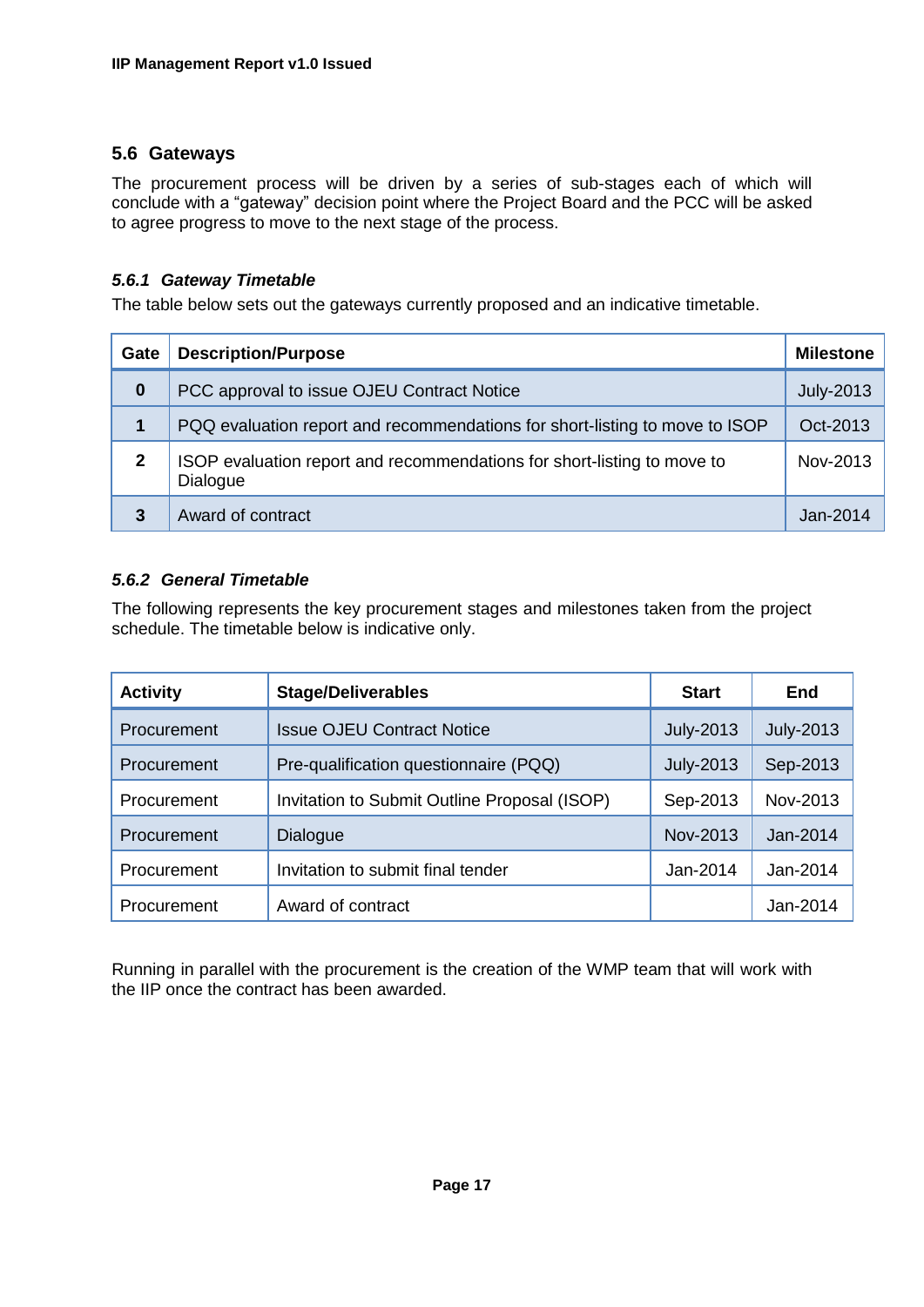# <span id="page-17-0"></span>**6. Project Implementation**

The purpose of this section is to illustrate the project governance arrangements including key roles and responsibilities, and the procedures for reporting, change control and benefits management.

# <span id="page-17-1"></span>**6.1 Governance**

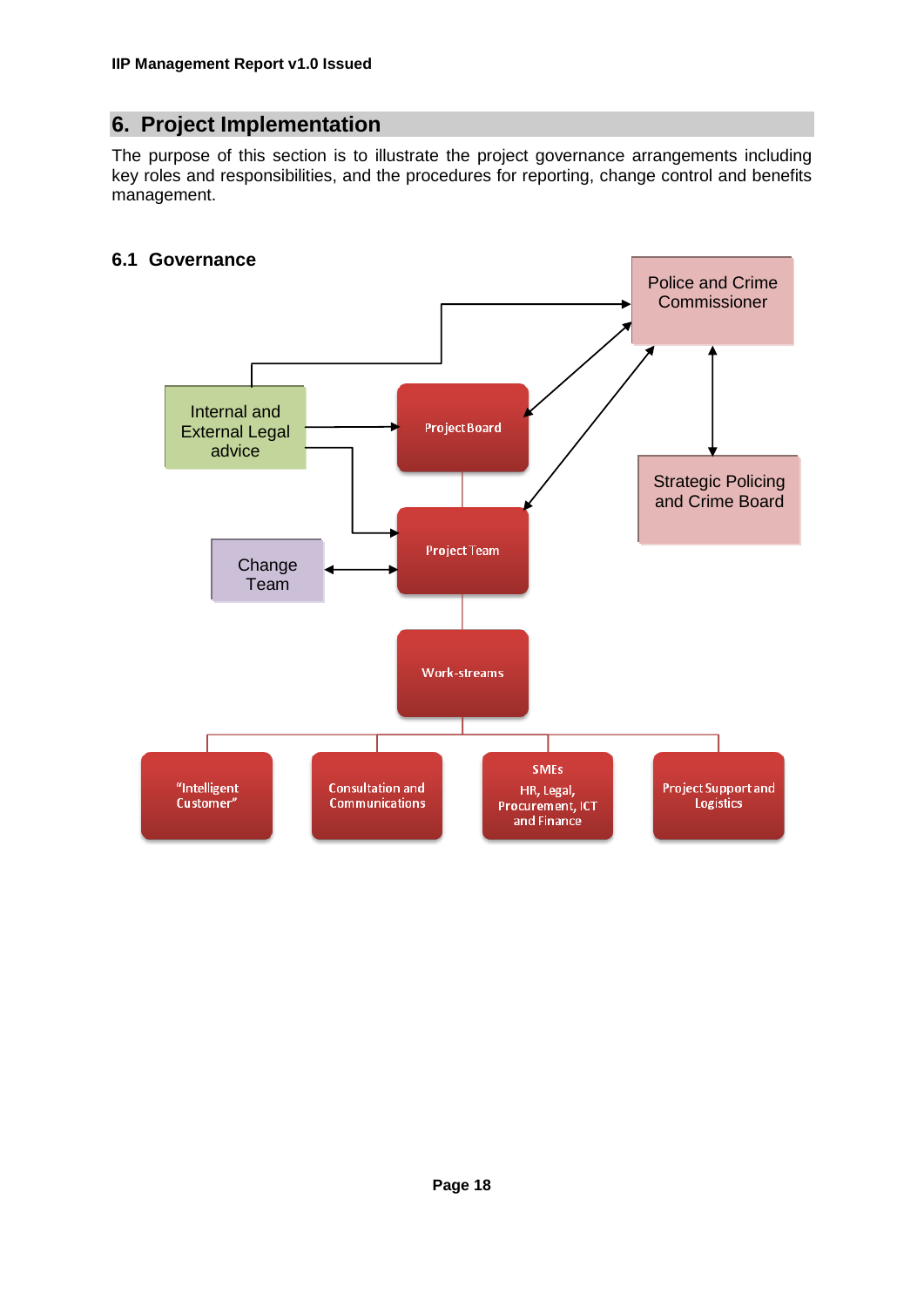# <span id="page-18-0"></span>**6.2 Key roles**

| <b>Project Executive</b>                     | Police and Crime Commissioner Bob Jones                                                                                   |  |
|----------------------------------------------|---------------------------------------------------------------------------------------------------------------------------|--|
| <b>PCC's Representative to Task</b><br>Force | Deputy Police and Crime Commissioner Yvonne Mosquito                                                                      |  |
| <b>Senior User</b>                           | <b>Chief Constable Chris Sims</b>                                                                                         |  |
| Senior Responsible Owner (SRO)               | DCC Dave Thompson                                                                                                         |  |
| <b>Senior Supplier</b>                       | <b>Chief Superintendent Richard Moore</b>                                                                                 |  |
| <b>Project Director</b>                      | <b>Chief Superintendent Richard Moore</b>                                                                                 |  |
| <b>Project Manager</b>                       | <b>Christian Doherty</b>                                                                                                  |  |
| <b>PCC Advisors to Task Force</b>            | Jacky Courtney, Chief Executive, West Midlands Office for<br>Policing and Crime<br>Mike Williams, Chief Financial Officer |  |
| <b>Project Assurance</b>                     | David Wilkin, Director of Resources<br>Chris Price, Chief Information Officer                                             |  |
| Legal                                        | Tina Patel, Acting Deputy Director Joint Legal Services                                                                   |  |

#### <span id="page-18-1"></span>*6.2.1 Notes*

- The WMP "intelligent customer" work-stream will design and establish a WMP function and team that the IIP will embed and work with over the lifetime of the contract;
- There will be a direct relationship between the Task Force and the existing WMP business change team and specifically the business and technical design authority. This is because of the need to ensure that post contract award, there is a smooth and orderly transition from the current change portfolio to the "new" change portfolio derived from the design of the operating model;
- Following the award of contract and the completion of the subsequent IIP design stage, the existing WMP business change team where relevant will be merged into the new WMP change team so that all change is governed and managed by a single function. The team will manage a single change plan and maintain one set of processes for managing the configuration of all change and the evaluation of new change requests.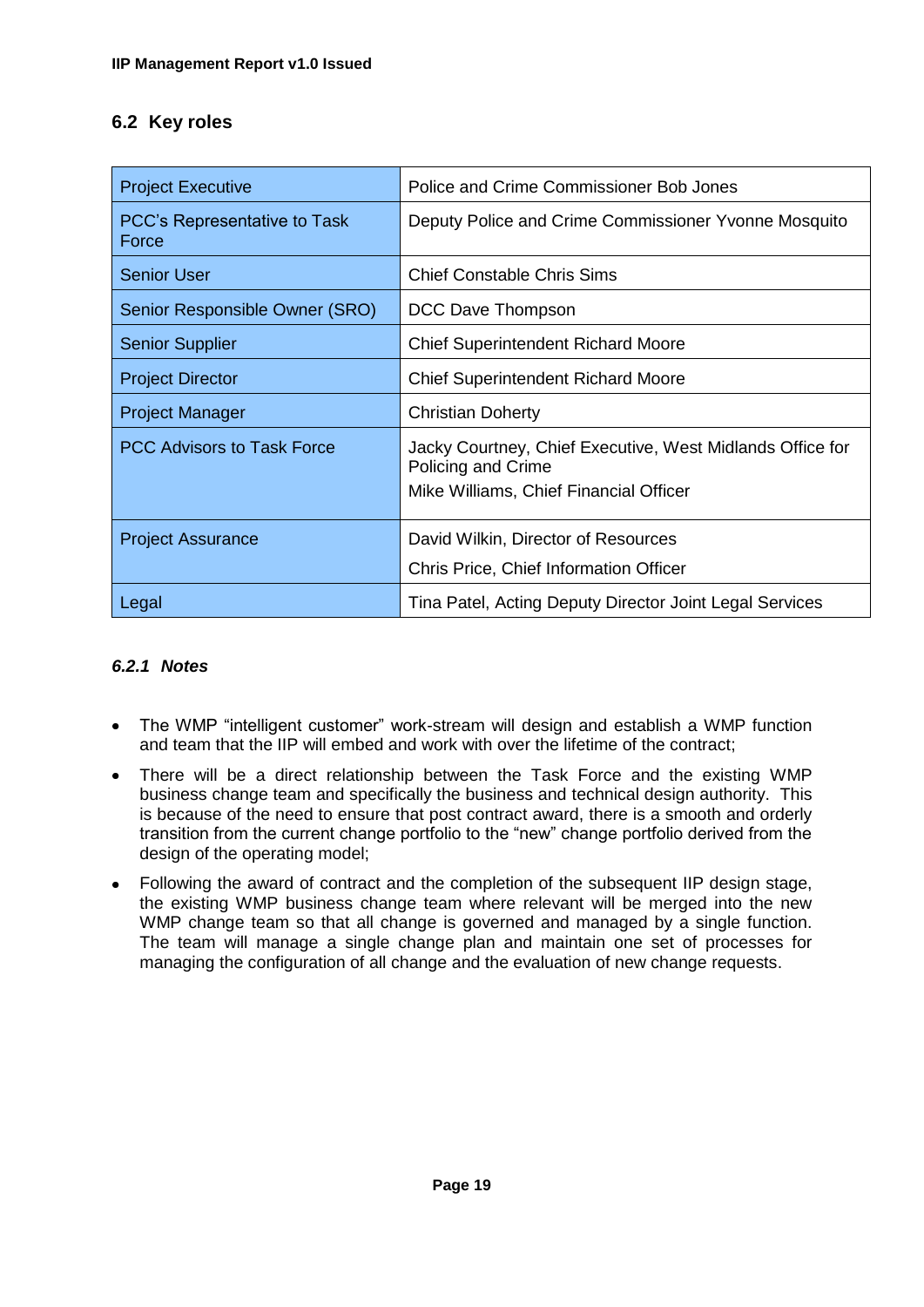# <span id="page-19-0"></span>**6.3 Project Costs**

The Task Force is forecasting an expenditure of £797,400 summarised as follows:

|                                 | <b>TECHNOLOGY TASK FORCE BUDGET 2013-14</b>             |                            |
|---------------------------------|---------------------------------------------------------|----------------------------|
|                                 |                                                         | 2013-14<br><b>ESTIMATE</b> |
|                                 |                                                         | £000                       |
| <b>CORE TEAM COSTS</b>          |                                                         |                            |
| <b>POLICE</b>                   |                                                         | 216.7                      |
|                                 |                                                         |                            |
| <b>STAFF</b>                    |                                                         | 128.0                      |
|                                 |                                                         |                            |
| <b>NON-PAY COSTS</b>            |                                                         |                            |
|                                 |                                                         |                            |
| 33111                           | <b>TRAVEL</b>                                           | 2.2                        |
| 45214                           | <b>LEGAL - OTHER</b>                                    | 180.0                      |
| 45711                           | PROCUREMENT, COMMERCIAL & PROJECT<br><b>CONTRACTORS</b> | 259.5                      |
| 45712                           | OTHER PROF SERVICES                                     | 5.5                        |
| 47110                           | <b>ACCOMODATION</b>                                     | 1.1                        |
| 47111                           | <b>SUBSISTENCE</b>                                      | 0.7                        |
| 47112                           | STAFF CONFERENCE FEES                                   | 1.5                        |
| 47114                           | <b>HOSPITALITY</b>                                      | 2.3                        |
|                                 |                                                         |                            |
| TOTAL ESTIMATED COST OF PROJECT |                                                         | 797.4                      |

Legal costs assume an average run rate of £20,000 per month and are taken from the figures used on similar procurements of this scale and complexity. Until the procurement is underway, it is impossible to predict whether this figure is sufficient to cover legal costs. As with other projects, all costs will be reported on a monthly basis together with a reforecast of the project expenditure. In the event that the project forecasts an overspend, the Project Director will present a case to the Project Board and PCC for consideration/approval.